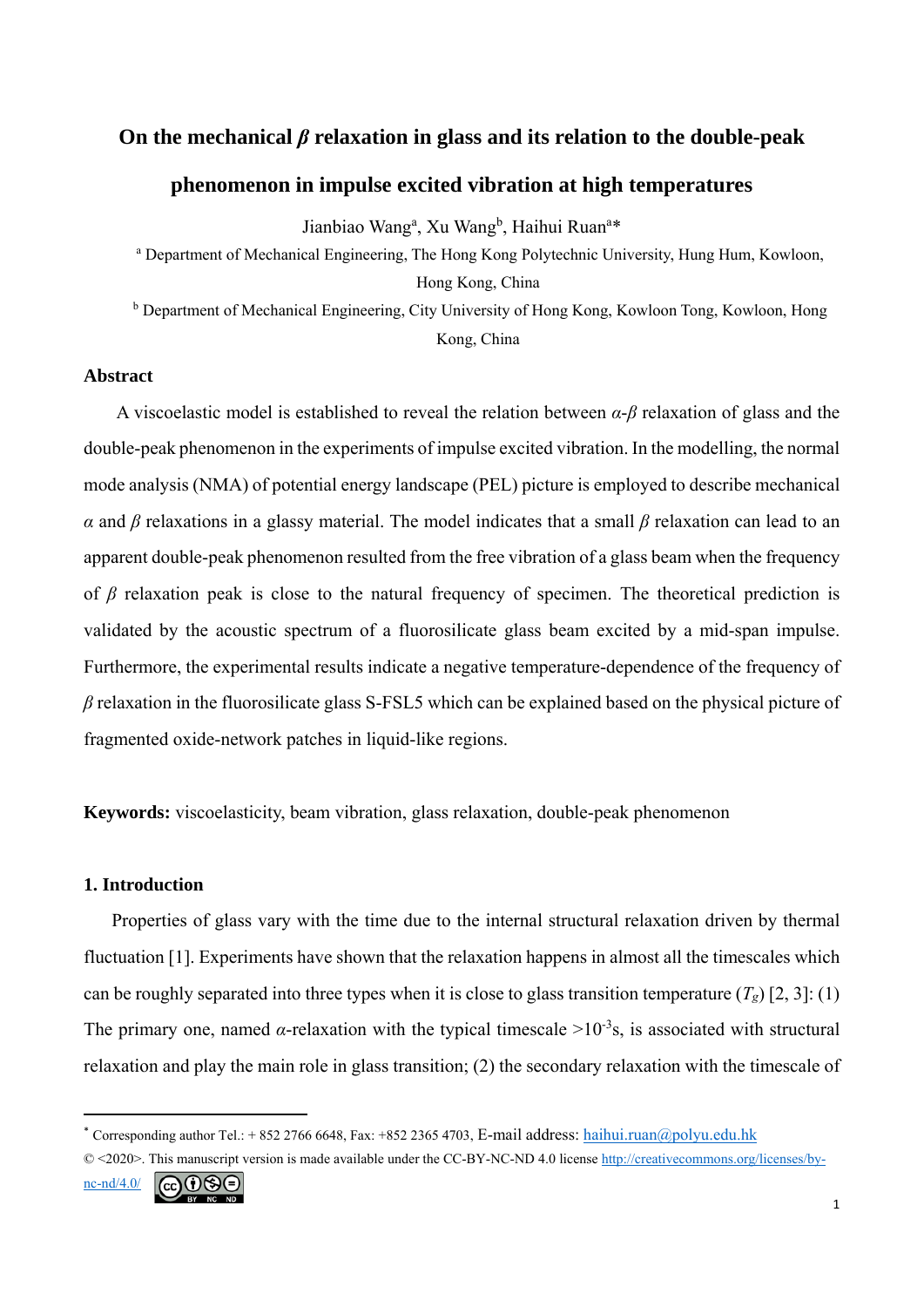10-8~10-3s, which is often called (slow) *β* relaxation, is related to localized atomic motion though a mechanism that is still vague; (3) and the third relaxation with the timescale of  $10^{-8}$ ~ $10^{-12}$  s, usually called fast *β* relaxation, could be related to the rattling motion of caged particles [4]. At present, lots of efforts have been devoted to the understanding of *β* relaxation [3, 5-12] because it helps disclose the nature of glass transition [10] and adjust the properties of glass [13-15].

To reveal *β* relaxation, many experimental methods [3, 5-9] have been applied. Among others, dielectric spectroscopy (DS) is the most effective because of the wide frequency range [7, 8] that a DS can swap. Johari and Goldstein [16, 17] first revealed *β* relaxation in several molecular glasses by DS in 1970. Successively, *β* relaxation has been found in the dielectric spectra of polymers [18] and other molecular glass [19]. Based on the measurements of DS, *β* relaxation could further be categorized into two types [20]: a separated secondary relaxation peak or an excess wing of the *α*-relaxation peak. The temperature scaling law of the two manifestations of  $\beta$  relaxation seems disparate below  $T_g$ , that is the average relaxation time of a separated *β* peak strictly follows an Arrhenius behavior [20], whereas that of an excess wing follows a super-Arrhenius law (for example, a Vogel–Fulcher–Tammann (VFT) law) that is strongly coupled to the corresponding *α*-relaxation. When the temperature is close to or higher than  $T_g$ , the characteristic time of  $\beta$  relaxation of some glass formers increases with temperature, which disagrees with the intuition that higher temperature leads to shorter relaxation time [7, 21-23]. This counterintuitive relation has also been found in a water-absorbed porous glass [12], suggesting an intricate mechanism [21] that is still unclear.

The mechanical response of glass has also been employed to study  $\beta$  relaxation in it, especially in the cases that DS is unsuitable, for example, metallic glasses [10]. Moreover, mechanical measurements could reveal more internal dynamics than DS because the stress relaxation of a glassy material is related to all diffusion modes, whereas the dielectric response was only related to the reorientation of dipoles [9]. For example, the rotational diffusion about the  $C_{2v}$  axis in poly(methyl methacrylate) (PMMA) does not induce the change of dielectric properties; therefore, only mechanical approach can reveal the corresponding relaxation process [9]. For metallic glasses, the internal friction associated with *β* relaxation can only be observed through mechanical means [11] because there is no re-orientation of atomic dipoles. Johari [24] suggested that a mechanical *β* relaxation is essentially due to the translational motion of atoms in metallic and other glasses, which is consistent with the conception of "islands of mobility" proposed by Johari and Goldstein [16].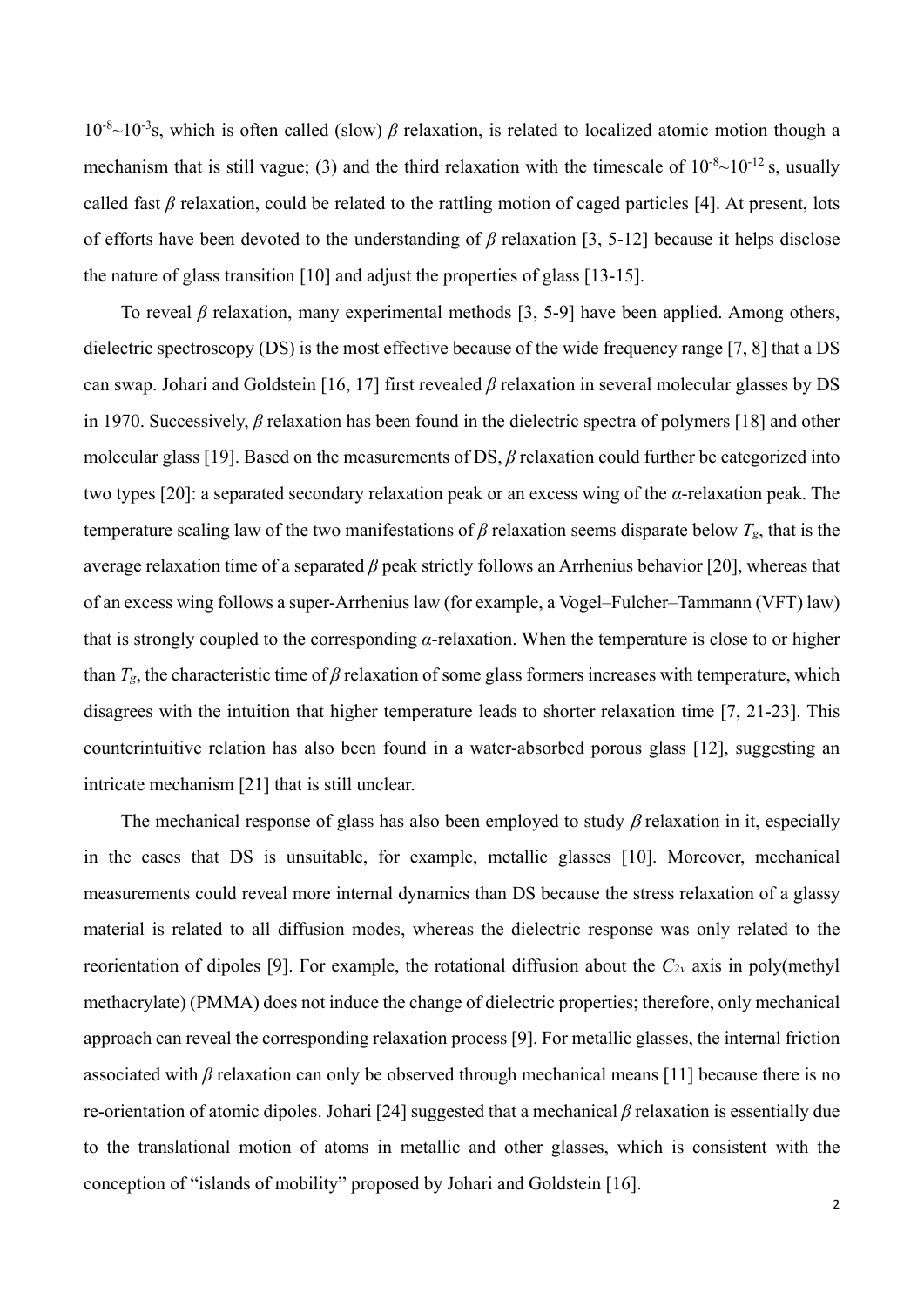However, the mechanical approach is much less used to detect the characteristic frequency of *β* relaxation because of the difficulties to achieve a measurement with a wide frequency range. When the test frequency is lower than  $10<sup>3</sup>$  Hz, some forced vibration methods, for example, dynamic thermomechanical analysis (DMA), can be employed. When the test frequency is larger than  $10^9$  Hz, some scatting methods, for example, inelastic light scatting, can be adopted [25]. But for the frequency between these two regimes, there is no standard approaches or commercialized facilities. To expand the frequency range in mechanical tests, Hecksher et al. [26] fused seven different methods with their self-developed facilities. In addition, the decayed free vibration based on the impulse excitation technique (IET) [27] can also be used to study the relaxation behaviors of glassy materials [15, 28, 29]. It should be noted that IET is based on the free vibration of samples, whereas DMA and the approach adopted by Hecksher et al. [26] are based on forced vibration. Comparing with forced-vibration approaches, IET cannot achieve a frequency scan because the natural frequencies of a sample are a series of discrete values. However, the simple and standardized [30, 31] setup of IET, the extended frequency into the ultrasound range  $(10^3 – 10^6 \text{ Hz})$ , and the applicability at a temperature as high as 1750 °C [32] makes it an useful alternative to study relaxation behavior of glasses at the frequency outside the assessable range of DMA. Recently, Liu and Zhang [33] found two adjacent peaks in the acoustic spectrum of a PMMA beam excited by IET, which was ascribed to *β* relaxation. Their experimental results indicate that the Fourier spectrum of an excited beam also contains the information of *β* relaxation.

The dynamic response of a structure subjected to an impulse may reflect the relaxation kinetics inside the material. However, this relation is implicit, which requires a physics-based constitutive model to bridge them. Therefore, in the following, we describe a physical model of *β* relaxation based on the conceptual picture of the potential energy landscape (PEL) and then establish a simplified viscoelastic model based on it. Experimentally, we obtained the double-peaked acoustic spectra of a fluorosilicate glass that validates the *β* relaxation phenomenon predicted by the theoretical model.

### **2. Theoretical modeling**

### 2.1 *The viscoelastic model based on the theory of normal mode analysis*

We follow the normal mode analysis(NMA) to study *α*-*β* relaxation [34]. In this model, *α* process is caused by the spontaneous hoping among local minima, also called inherent structures (ISs), of the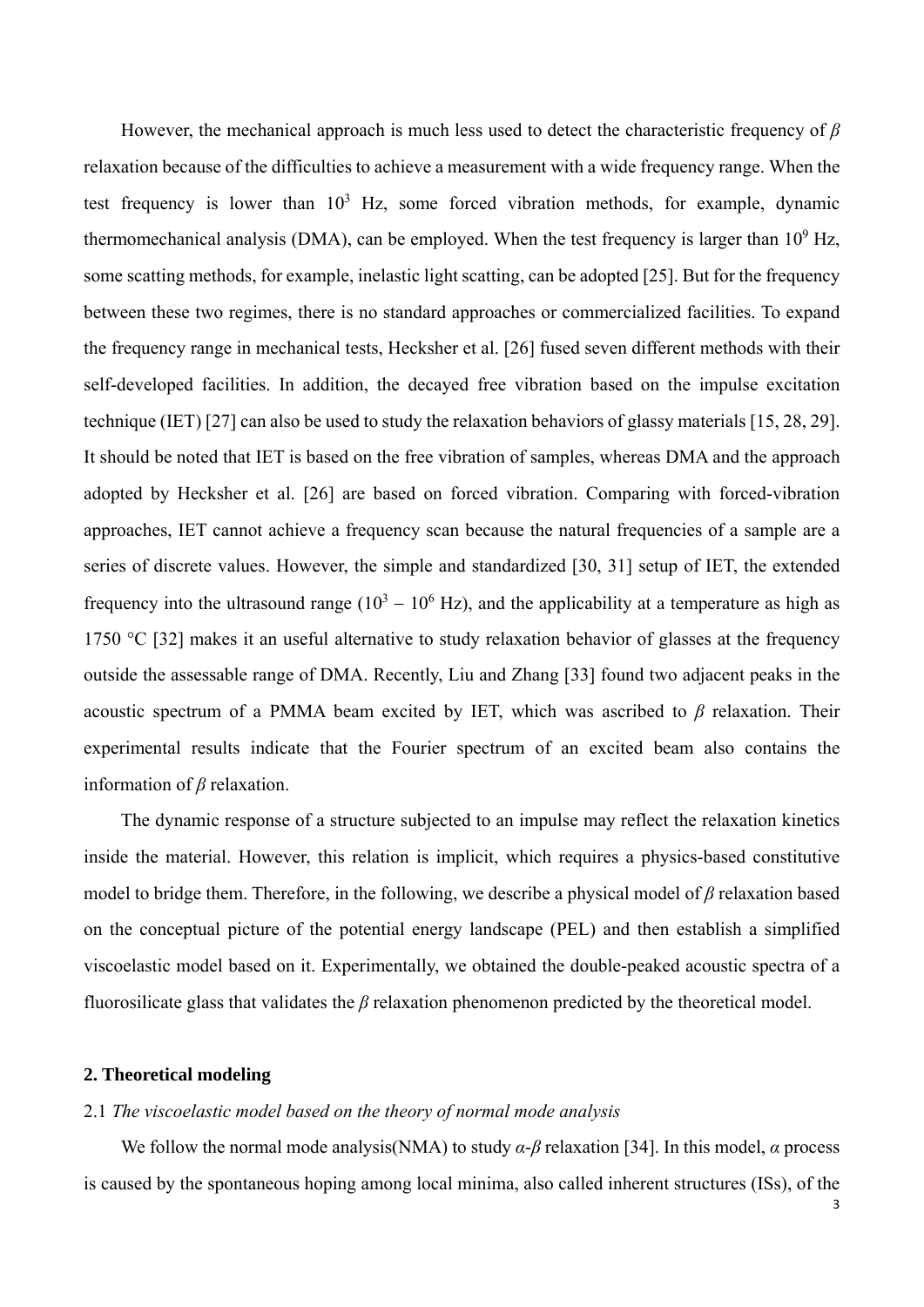potential energy landscape of glassy material, and *β* process originates from the interaction of atomic oscillations in the basins associated with different ISs. To simplify the analysis, harmonic oscillation is assumed, which can be treated as a combination of the instantaneous normal modes (INM). Both processes lead to the relaxation of physical quantities. For example, Keyes [35] has applied NMA to model the  $\alpha$ - $\beta$  relaxation of polarizability dynamics in CS<sub>2</sub> and achieved a good fit for his atomic simulation. In the present work, we extend the model to describe mechanical *α*-*β* relaxation.

Formally, the constitutive relation of a linear viscoelastic material can be written in the form of hereditary integral:

$$
\sigma(t) = E_{\infty} \varepsilon_0 C(t) + E_{\infty} \int_0^t C(t - \zeta) \frac{d\varepsilon(\zeta)}{d\zeta} d\zeta,
$$
 (1)

where  $\sigma(t)$  and  $\varepsilon(t)$  are the stress and strain at time *t*;  $C(t)$  is the relaxation function;  $\varepsilon_0$  is the instantaneous strain at  $t = 0$ . This constitutive relation describes a microscale representative volume element (RVE), which can be divided into many atomic subsystems that can be treated as isolated atomic groups with different ISs. Based on the Green-Kubo relation, the relaxation function is proportional to the stress autocorrelation function (SAF):

$$
C(t) \propto \langle \tilde{\sigma}(t) \tilde{\sigma}(0) \rangle, \tag{2}
$$

where  $\tilde{\sigma}(t)$  is the instantaneous stress of a subsystem, and "<>" means the average of all atomic subsystems. Following the NMA [35], the fluctuation within a PEL basin is assumed to be harmonic and the stress variation associated with a basin is given as:

$$
\tilde{\sigma}(t) \cong \tilde{\sigma}_{IS} + \sum_{i} \left(\frac{\partial \tilde{\sigma}}{\partial q_i}\right)_{IS} q_i(t), \qquad (3)
$$

where  $\tilde{\sigma}_{IS}$  is the stress contributed by an IS,  $q_i$  is the mass-weighted normal coordinate of the *i*th vibration mode. The SAF can then be expressed as the average of different ISs [35]:

$$
\langle \tilde{\sigma}(t) \tilde{\sigma}(0) \rangle = \langle \tilde{\sigma}_{IS}^2 \rangle + k_B T \int \frac{\langle \rho_{IS}(\omega) \rangle}{\omega^2} \cos(\omega t) d\omega, \tag{4}
$$

On the right-hand side of Eq. (4), the first term is the average contribution of ISs, and the second term is the contribution of the average harmonic fluctuations in different ISs. Note that

$$
\rho_{IS}(\omega) = \sum_{i} \left[ \left( \frac{\partial \tilde{\sigma}}{\partial q_i} \right)_{IS}^2 \delta(\omega - \omega_i) \right] \text{ and } \int_0^{2\pi/\omega_i} \left( q_i(t) \right)^2 dt = k_B T / \omega_i^2 \text{ have been employed [35, 36].}
$$

4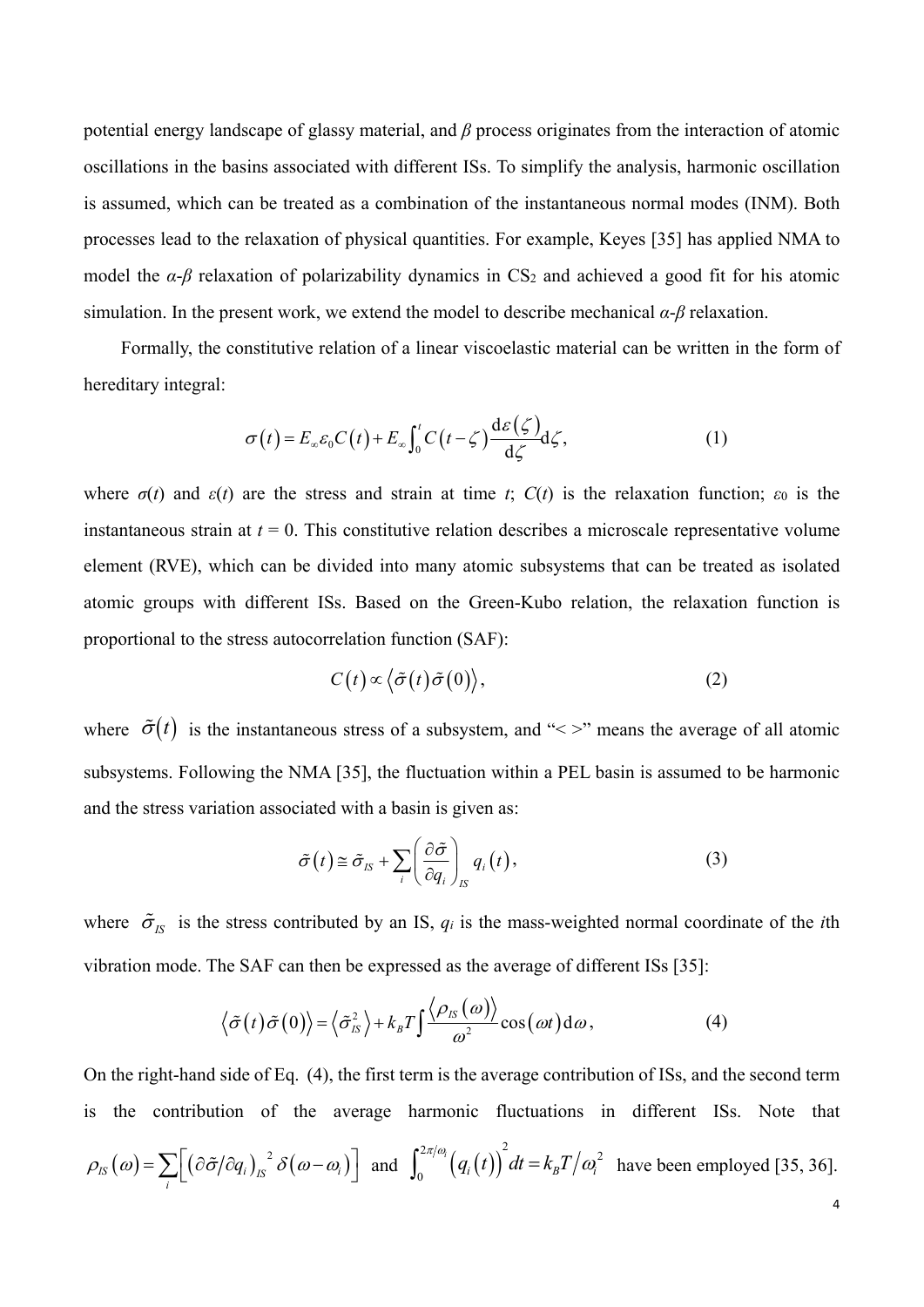In Eq. (4), the effect of hopping among ISs is not considered; therefore,  $\langle \tilde{\sigma}_{IS}^2 \rangle$  is not a function of time [35] and represents a pure elastic effect. The involvement of structural relaxation brings about memory loss of previous stresses, which can be described by a relaxation function [29, 37]. For simplification, we assume the barrier crossing is an Arrhenius process with a constant barrier height, then an exponential decay can be obtained [36]. Therefore,  $\langle \tilde{\sigma}_{IS}^2 \rangle$  should be multiplied by  $\exp(-t/\tau_a)$ with *τα* being the structural relaxation time. This is also because the stress relaxation induced by *α* relaxation in silicate glass is nearly exponential at the temperature higher than *Tg* [29]. The second term on the right-hand side of Eq. (4) represents the relaxation induced by harmonic fluctuations, i.e., the relaxation owing to the dephasing induced by the broad distribution of INM frequencies [35]. Though the harmonic term in Eq. (4) is affected by barrier crossing, Cho *et al.* [38] suggested that the additional effect of barrier crossing is not necessary because the dephasing suffices to lead to a reasonable decaying time correlation function. Therefore, the modified SAF involving basin hoping is expressed as:

$$
\langle \tilde{\sigma}(t) \tilde{\sigma}(0) \rangle = \langle \tilde{\sigma}_{IS}^2 \rangle \exp(-t/\tau_{\alpha}) + \int_0^{\infty} G(\omega) \cos(\omega t) d\omega \tag{5}
$$

where  $G(\omega) = k_B T \omega^{-2} \langle \rho_{IS}(\omega) \rangle$  is a weighted density of states (WDOS). In principle,  $G(\omega)$  can be determined from the eigenvalues of the Hessian matrix of a well-defined atomic model. For example, in the study of the polarity fluctuation of CS<sub>2</sub> [35],  $\langle \rho_{\alpha}(\omega) \rangle$  was found to possess several peaks and  $G(\omega) \propto \langle \rho_a(\omega) \rangle / \omega^2$  should enhance the contribution of lower-frequency peaks. Following Moore and Space [39], one may assume that  $G(\omega)$  describes a bell-shaped distribution, approximated by a Gaussian or Lorentzian function, at a certain frequency range of concern. Assuming that *G*(*ω*) is a Lorentzian function:

$$
G(\omega) = \frac{a}{(\omega - \mu)^2 + \gamma^2},\tag{6}
$$

and submitting it into Eq. (5), the relaxation function is recast as:

$$
C(t) = (1 - x) \exp(-t/\tau_{\alpha}) + x \exp(-\gamma t) \cos(\mu t)
$$
 (7)

where  $\mu$  is the central angular frequency of the Lorentzian distribution,  $\gamma$  is the half-width at half maximum (HWHM) of a peak,  $x = \pi a / ((\sigma_{1s}^2) \gamma + \pi a)$ , and *a* is a constant. Naturally, *x* can be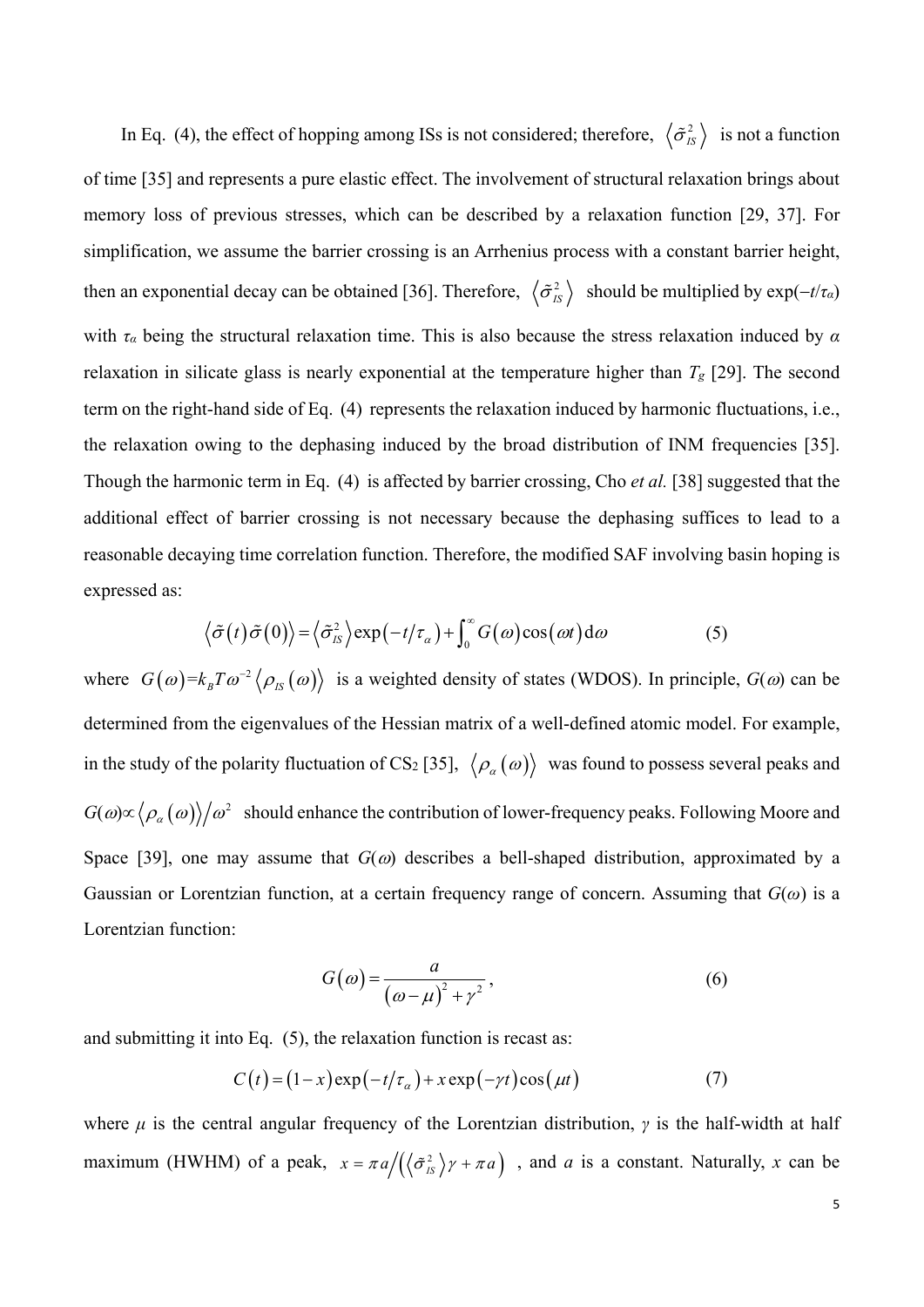considered as the proportion of the relaxation contributed by  $\beta$  process. It is noted that if  $\mu$  = 0, Eq. (7) reduces to the scenario of two-step exponential relaxation. In addition, it can be further modified to involve a distribution of relaxation time so that the non-exponential relaxations can also be involved. It is noted that the two-step relaxation function has been used to fit the experimental results of mechanical  $\alpha$ - $\beta$  relaxation [40, 41]. However, in the following, we shall focus on the case that  $\mu$  is nonzero. This makes the relaxation process more complex than a two-step scenario and is indeed necessary to explain our experimental results.



Fig. 1 Examples of stress relaxation (a) and loss spectrum (b) calculated from NMA with Cauchy distribution of *G*(*ω*).

To exemplify the  $\alpha$ -*β* processes revealed by Eq. (7), we plot the relaxation function in Fig. 1(a) with  $x = 0.0002$ ,  $\mu\tau_{\alpha} = 38000$ , and amplify the relaxation in initial 0.001  $\tau_{\alpha}$  in the insets of Fig. 1(a) with different  $\gamma$ . With the timescale of  $\tau_{\alpha}$ , the relaxation function is seemingly a straightforward exponential decay. However, at the very beginning, the stress relaxation could exhibit a plateau if the distribution *G*( $\omega$ ) is very broad ( $\pi$ <sup>*a*</sup> = 15000) or oscillate if *G*( $\omega$ ) is sharp ( $\pi$ *a* = 200~6000). It is noted that the initial oscillations are captured in molecular dynamics simulations. For example, based on a beadspring polymer model, Vladkov and Barrat [42] showed that the short time SAF oscillated and could be fitted with a function identical to the form of Eq. (7). Agrawal *et al.* [43] conducted full-atom molecular dynamics simulations of a polyurea system and clearly showed the transition from initial fast decayed oscillation to long-time decay.

In Fig. 1(b), we covert the stress relaxation into the normalized loss modulus spectrum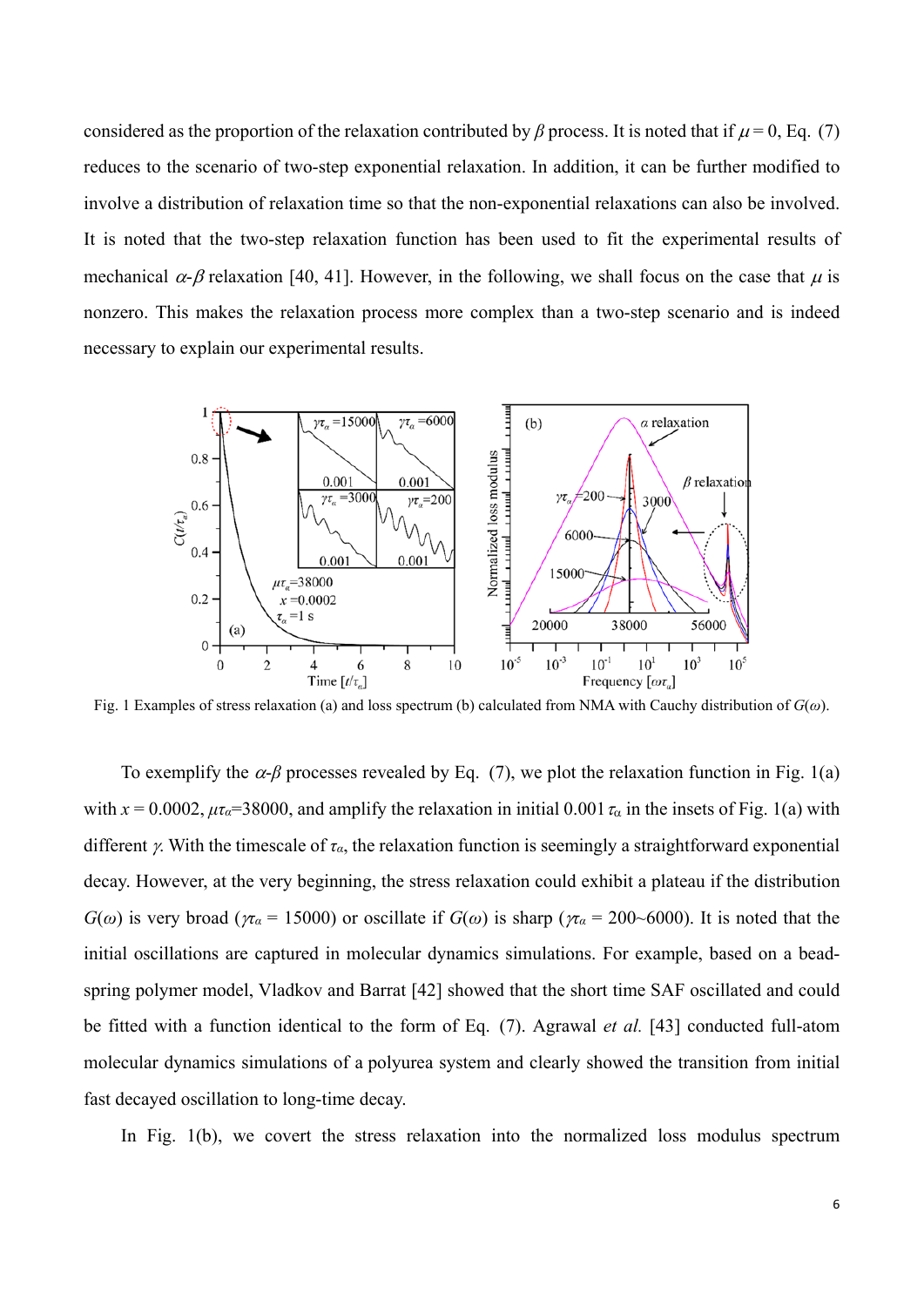$E''(\omega)/E_{\infty} = \text{Im} \left[ i\omega \tilde{C}(i\omega) \right]$ , where i is the imaginary unit,  $\tilde{C}(s)$  is the Laplace transform of  $C(t)$  with *s* being the Laplace variable, and Im[ $z$ ] gives the imaginary part of complex number  $z$ . It is noted that  $\beta$ peaks appear right at the frequency  $\omega = \sqrt{\mu^2 + \gamma^2} \approx \mu$  with the width determined by ~2*y*. In the scenario of two-step relaxation( $\mu$ =0), the frequency of  $\beta$  relaxation peaks at  $\gamma$  [40, 41]. For a mechanical  $\beta$  relaxation, this small  $\beta$  peak could locate at a frequency range not accessible by a conventional DMA system and/or too small (due to small *x*) to be discernible considering experimental accuracy. Therefore, we introduce the IET experiment and apply the established viscoelasticity model of -*β* relaxation to the response function of excited vibration to examine the possible result of *β* relaxation.

## 2.2 *Theoretical results of the vibration spectrum of a free-standing beam with -β relaxation*

Based on the Euler-Bernoulli beam theory, the response function of a free-standing beam can be expressed as[29]:

$$
\Gamma_n(s) = \frac{A}{H(s)I(\lambda_n/L)^4 + \rho s^2},\tag{8}
$$

where  $H(s) = sE_{s}\tilde{C}(s)$  is the dynamic Young's modulus in the Laplacian domain, A is a variable scaling with the impulse, *I* is the second moment of inertia of the beam's cross-section,  $\lambda_n$  is the modal constant for the *n*th flexural vibration mode, *L* is the length of the beam, and  $\rho$  is the linear density. Substituting  $s=i\omega$  into Eq. (8), the Fourier spectrum of the beam vibration can be obtained as:

$$
F(\omega) = A \left| \frac{N(s)}{M(s)} \right|_{s=i\omega}^{2}
$$
 (9)

with

$$
N(s) = (s + \tau_{\alpha}^{-1})(s + \gamma + i\mu)(s + \gamma - i\mu), \text{ and}
$$
  
\n
$$
M(s) = s(s^2 + s\tau_{\alpha}^{-1} + \omega_0^2 - x\omega_0^2) \Big[ (s + \gamma)^2 + \mu^2 \Big] + xs(s + \gamma)(s + \tau_{\alpha}^{-1})\omega_0^2,
$$
  
\nwhere

where

$$
\omega_0 = \sqrt{\frac{\lambda_n^4 E_\infty I_z}{\rho L^4}}
$$
\n(10)

is the natural frequency. *M*(*s*) is a quartic function with four roots. If these roots are all complex, i.e.,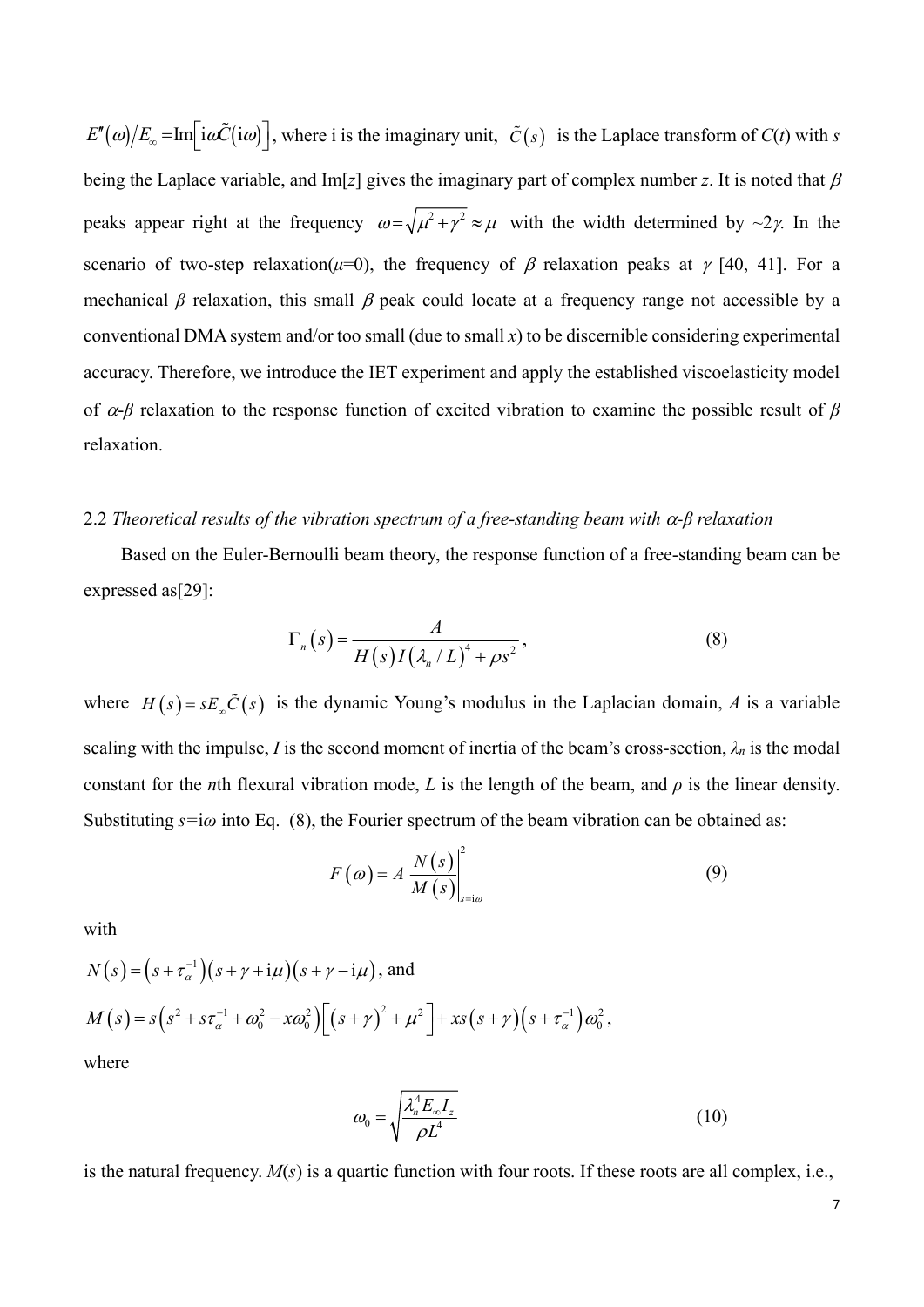$$
\begin{cases}\ns_{1,2} = -k_1 \pm \omega_{d1} \\
s_{3,4} = -k_2 \pm \omega_{d2}\n\end{cases}
$$
\n(11)

the Fourier spectrum  $F(\omega)$  have double peaks near  $\omega_j$  with  $\omega_j = \sqrt{\omega_{ij}^2 + k_j^2}$  (*j*=1, 2). To demonstrate, Fig. 2 shows the theoretical double-peaked spectra based on the material parameters used in Fig. 1. and the natural frequency  $\omega_0$  in the range of 0.98 $\mu$  to 1.02 $\mu$ . When  $\omega_0$  is very close to  $\mu$ , double peaks are observed and both peak maxima deviate from  $\omega$ . For example, for the cases of  $\omega = 0.998\mu$ ,  $\mu$  and 1.002*μ*. It is interesting to note that *μ* corresponds to the minimum point between the two peaks. This observation can be confirmed based on poles of the reciprocal response function  $\Gamma_n^{\text{-}1}(s) = M(s)/N(s)$  at *γ*±i*μ*, which indicates that one of the minima of *F* ( $\omega$ ) should be found at  $\sqrt{\mu^2 + \gamma^2}$  if double peaks are found. Therefore, the frequency at the minimum point between double peaks can be considered as the frequency of *β* process when  $\gamma \ll \mu$ . When  $\omega_0$  is not so close to  $\mu$ , as exhibited by the cases of  $\omega$ =0.98 $\mu$  and 1.02 $\mu$ , only one peak can be discerned. It should be noted that even for a single peak case, the frequency at the maximum of the peak could still departure from the natural frequency  $\omega_0$ because of the influence of  $\beta$  relaxation. This deviation is demonstrated to be about 2% for the cases of  $\omega$ =0.98 $\mu$  and 1.02 $\mu$ . When  $\omega$  is further deviated from  $\mu$ , e.g., by changing the dimensions of a sample, the determination of  $\omega_0$  using the peak maximum becomes more accurate.



Fig. 2 Examples of double peaks predicted by the viscoelastic model from NMA.

The results shown in Fig. 2 indicate that the excited vibration of a free-standing glassy beam can amplify the  $\beta$  process even though it is very subtle in a stress relaxation curve or a loss spectrum, as shown in Fig. 1. However, to capture the double-peaked Fourier spectrum,  $\omega_0$  must be very close to  $\mu$ .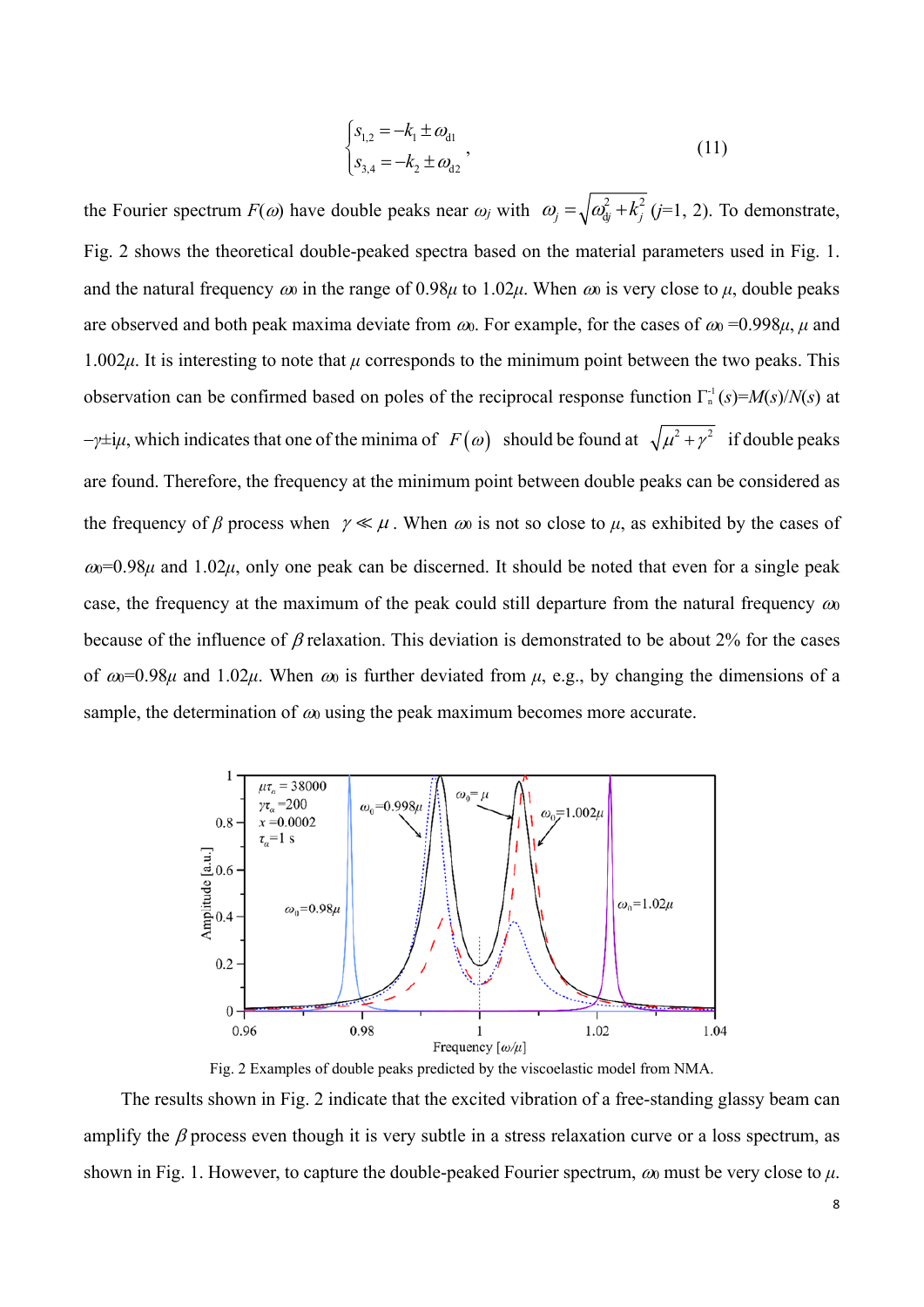This condition is difficult to meet if *μ* is not known *a prior* for a glassy material. In the following, we present a series of clear double-peaked spectrum obtained in examining a fluorosilicate glass.

# **3. Experimental results**



Fig. 3 Sketch of the impulse excitation technique (a) the setup and (b) typical signal and the Fourier transform

In the present work, the IET system HT1600 from IMCE, Belgium, was employed. In the IET stand, a sample is tied by ∅0.2mm PtRh wires, which locates at the two nodal points that have no displacement according to the first flexural vibration mode, as illustrated in Fig. 3(a). The use of the thin metal wire is to approximate to the free-free boundary condition and inhibit higher-order flexural modes. After impacted by a small bar, the sample generates a sound wave corresponding to its decaying vibration, which transmits along a ceramic bar inside the furnace and is sensed by a microphone outside the furnace. The acoustic signal is then transformed to the corresponding Fourier spectrum to analyze the elastic or viscoelastic properties of a material [44], as shown in Fig. 3(b).

The IET setup was employed to examine a fluoride-borosilicate glass S-FSL5 ( $SiO<sub>2</sub>(60-70)$ - $B_2O_3(10-20) - F_2(2-10) - A_2O_3(0-2) - S_2O_3(0-2)$ , wt.%) procured from OHARA Inc., Japan. The sample exhibited double peaks has the dimensions of  $40.08 \times 7.95 \times 1.98$  mm<sup>3</sup> with mass of 1.5477 g, with the measurement errors <0.01mm and <0.0001g, respectively. S-FSL5 glass has the room-temperature Young's modulus of 62.3 GPa and  $T_g$  of 500 °C based on dilatometry measurement. The sample was heated from room temperature to  $T_g$ +50°C with the prescribed heating rate of 2 °C/min. It was noted that the actual heating rate was 2  $\degree$ C/min when the temperature was below 547  $\degree$ C. After that, the heating rate decreased automatically due to the limited controllability of the heating system, *i.e.*, the temperature controller must slowly approach the target temperature for high accuracy and small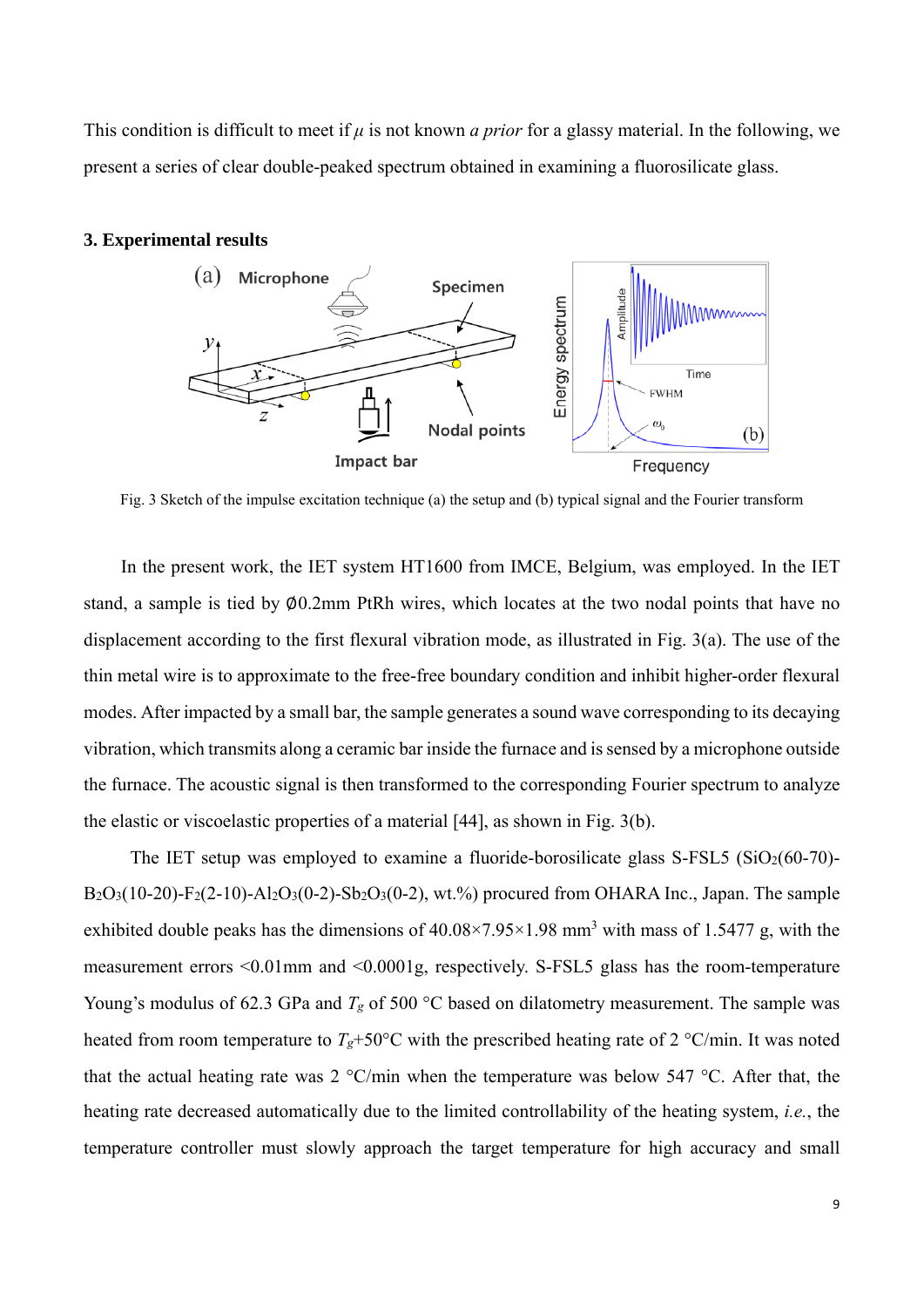fluctuations. Consequently, from 549 °C to 550 °C it took 7.5 minutes instead of 0.5 minute. In the tests, only one peak was found when the temperature was lower than  $T_g+10$  °C. But after that, a small bump associated with the peak gradually grew to a remarkable secondary peak with the temperature increased, leading the double-peak phenomenon. Fig. 4 shows some typical Fourier spectra. Since the IET system adopted is based on acoustic measurement, the environmental noises were also recorded, leading to small intensity fluctuations (less than 10) at the base of the spectra. These noises does not affect the discernment of a secondary peak. Fig. 4 (a) and (b) shows the cases with a small hump at 511<sup>o</sup>C and 526<sup>o</sup>C, respectively, which can be clearly observed after zooming in, as shown in the insets. With the temperature increase, two clear peaks are observed at 531  $\degree$ C, as shown in Fig. 4(c), whereas only an excess wing associated with the main peak can be found at 540  $^{\circ}C$ , as shown in Fig. 4(d). In the experiment, these two manifestations appear alternately after 530  $^{\circ}$ C, which are further exhibited in Fig. 4(e) and Fig. 4(f) for  $T = 549 \degree C$  to 550  $\degree C$ , respectively. It is noted that the difference between the spectra at 549  $\degree$ C and 550  $\degree$ C is substantial, although the temperature difference is only one degree. This could be attributed to the long aging time between the two temperatures, as explained above. The experimental results shown in Fig. 4 has all been well fitted by Eq. (9) using Levenberg-Marquardt arithmetic (The fitting parameters will be discussed later). The adjusted determine coefficient  $(R^2)$  are also shown in the plots. One may notice that there are still some small humps at both sides of the double peaks as shown in Fig. 4. We call them "shoulder peaks" since they locate on the "shoulders" of the main peaks. The shoulder peaks are owing to the vibration of supporting wires (see the explanation in Appendix).

In Fig. 5, the two frequencies pertaining to the two peak maxima are collected. The lower frequency corresponds to left peak maximum and the higher one corresponds to the right one. All the spectra have been fitted using Eq. (9), which leads to the determination of the natural frequency  $\omega_0$ that is also shown in the figure. Obviously, the actual natural frequency *ω*0, determined from the instantaneous Young's modulus and dimensions of the beam (Eq. (10)), differs from two apparent frequencies obtained from the two peak maxima. It is noted that the natural frequency is close to the lower frequency, suggesting that  $\omega \sim \mu$ . When the temperature is higher than 530°C, the natural frequency has a weaker temperature dependence and departure more from the lower frequency. This slop change of natural frequency around 530  $\degree$ C suggests there may be some complex structural change in the glass, which needs more investigations.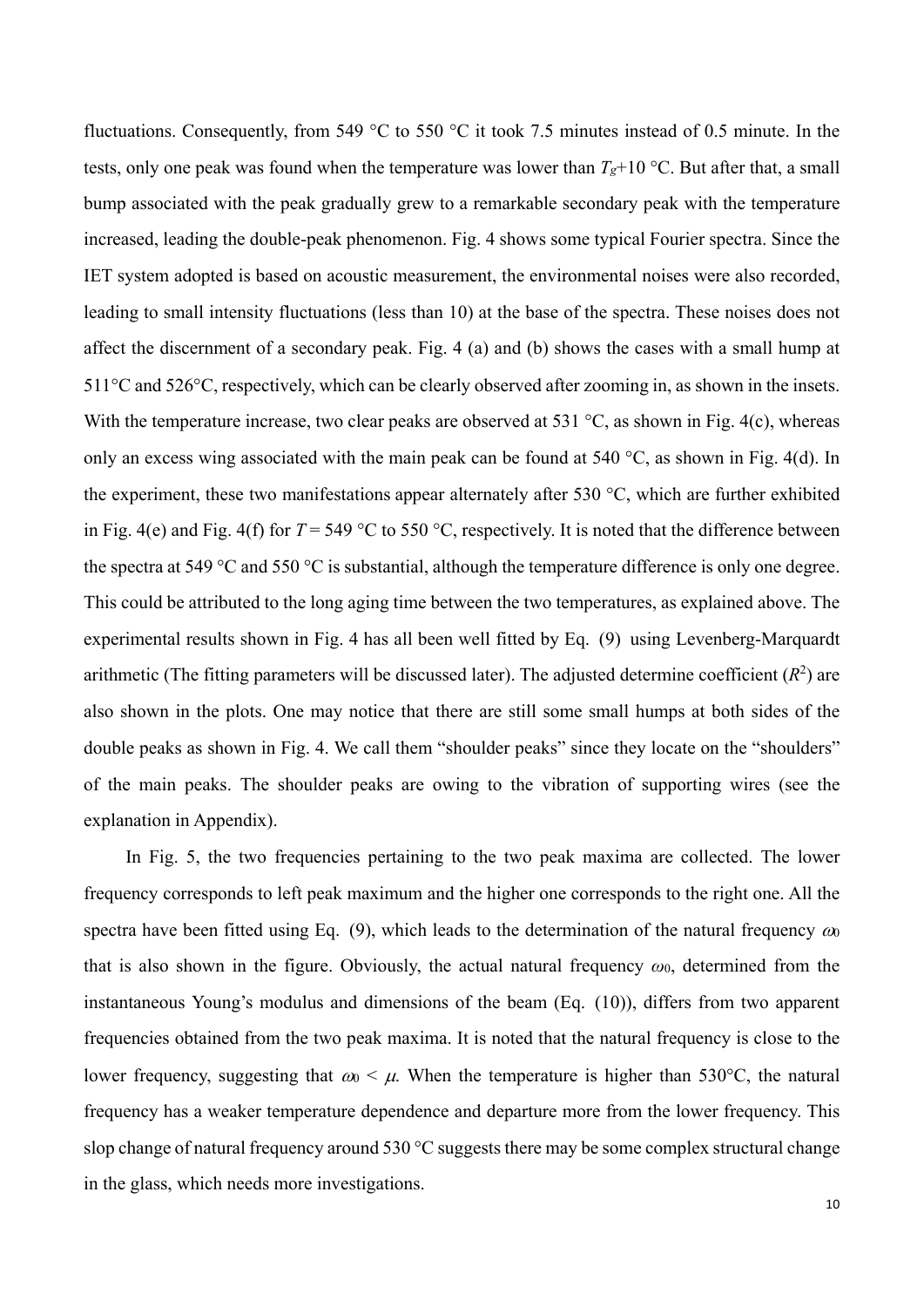

Fig. 4 The double-peak phenomena in Fourier spectra of the free vibration signal of S-FSL5 at different temperature. In the insets of (a) and (b), the solid lines are used to connect the experimental points, while the dashed curves are used to show the tendency of left peak without humps. In the main plot of all figures, the circles are experimental data, and the solid curves are theoretical predictions.  $R<sup>2</sup>$  is the adjusted determination coefficient representing fitting quality.



Fig. 5 The temperature dependence of higher/lower frequency from the spectrum, and the calculated natural frequency and relaxation frequency. The lines are artificial trendlines.

#### **4. Discussions: temperature dependence of the mechanical** *β* **relaxation in the fluorosilicate glass**

Based on the proposed model, the temperature dependence of *β* relaxation in the fluorosilicate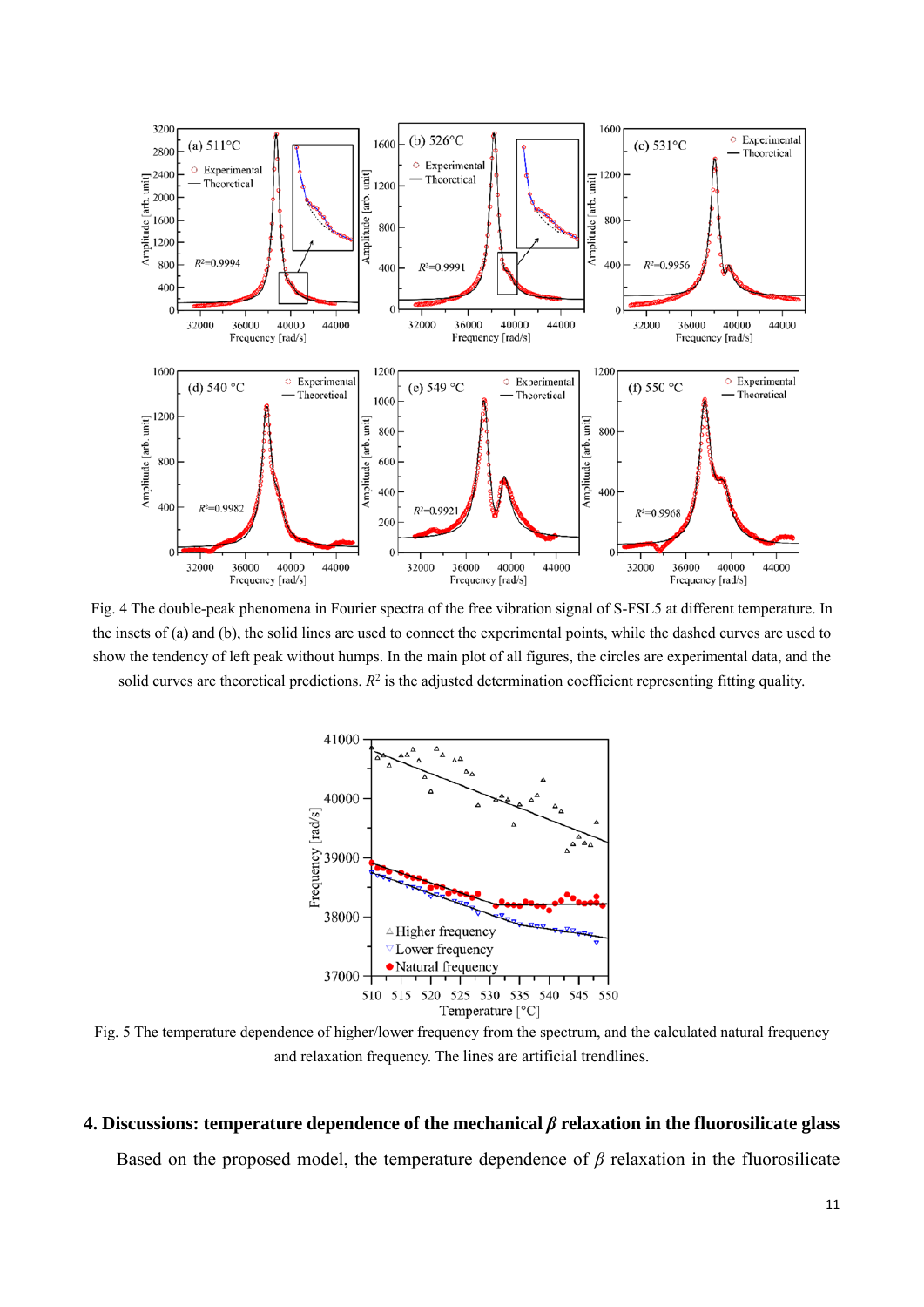glass is exhibited in Fig. 6. The central frequency *μ* and the HWHM *γ* are plotted in Fig. 6(a) and (b), respectively, and the proportion  $x$  is plotted in Fig.  $6(c)$ . Owing to the experimental noise and also because the proposed model could be still simplistic to describe real physics, all the obtained parameters fluctuates with temperature. However, the general trends of these parameters are clear. It is noted that the frequency associated with the  $\beta$  relaxation decreases with temperature, as shown in Fig. 6(a), and that *γ* is weakly dependent on (or slightly decreases with) temperature when *T* < 540C and then increase with temperature when  $T > 540$  °C, as shown in Fig. 6(b). This indicates the distribution of INM frequencies becomes broader after 540  $^{\circ}$ C, which could be ascribed to the increase of the disorderliness of the atomic system. The fraction of *β* relaxation *x* is smaller than 0.0025, which agrees with previous investigations on the strength of *β* relaxations [16, 17, 45]. In addition, *x* increases with temperature, especially when the temperature is larger than 530  $\degree$ C, as shown in Fig. 6(c).



Fig. 6 The temperature dependence of central frequency *μ*, the HWHM *γ*, and proportion *x*. The points are from the theoretical calculation based on experimental data, and the curves are artificial trendlines.

The frequency *μ* does not follow Arrhenius or super-Arrhenius law. Such a result is seemingly consistent with the recent experimental work of Hecksher *et. al* [41] who used their self-developed device to reveal that the mechanical *β* peak frequency may also decreases with temperature in squalane. The positive temperature dependence of *β* frequency may be comprehensible [20] if the reciprocal of  $β$  frequency is considered to be a relaxation time, but the negative temperature dependence of  $β$ frequency is anomalous. However, the latter is not unusual and also found in DS measurements of various glass formers [7, 12, 21-23]. The existing explanation is phenomenological based on a minimal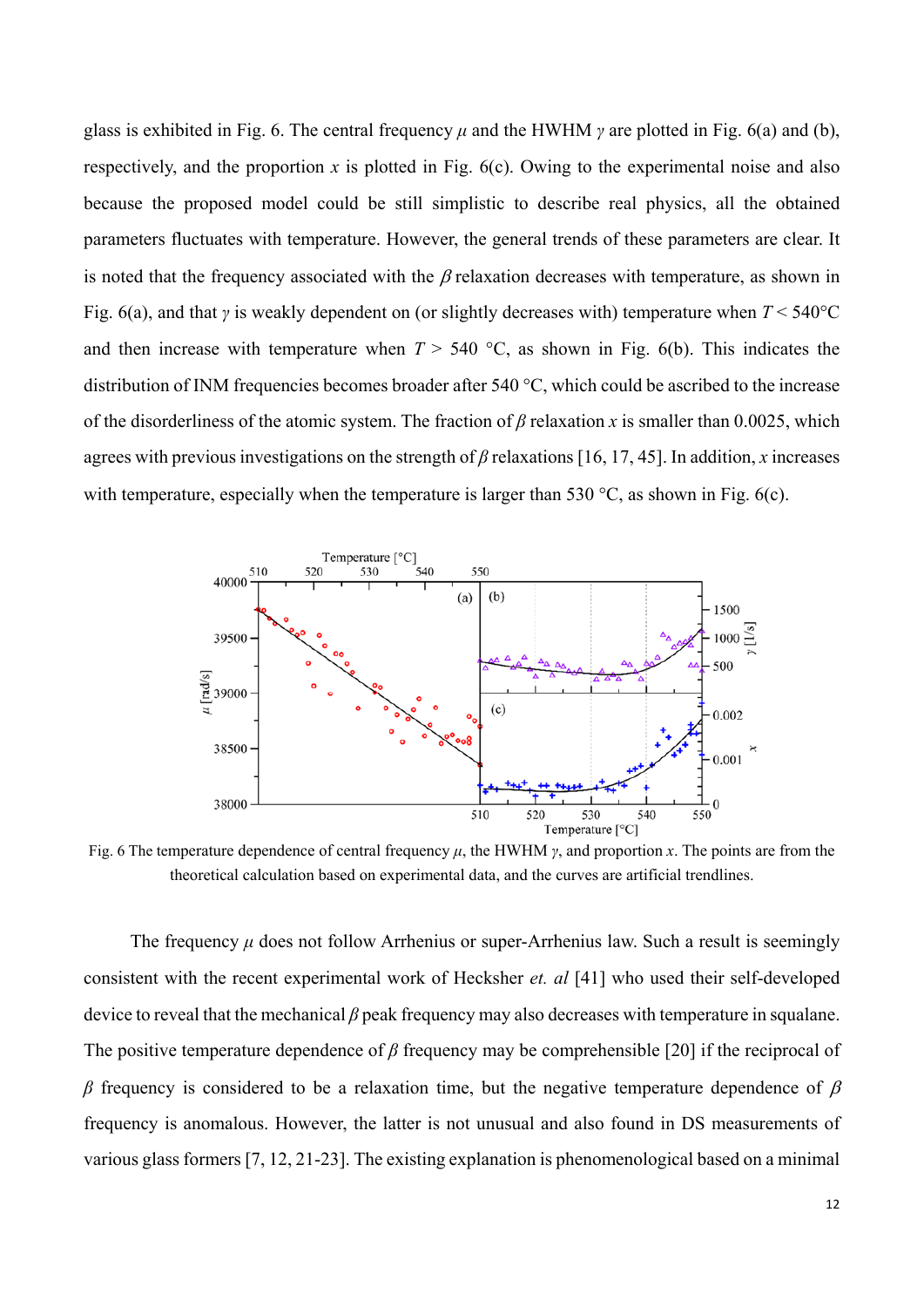model (MM) of asymmetric double-well potential [7] or a nonmonotonic relaxation kinetic model (NRKM) [12]. In MM, the two energy wells have different temperature dependence, thus the relaxation time may show anomalous temperature dependence. In NRKM, a rather counterintuitive physical picture is proposed. That is, with temperature increase the total volume of the system changes at a rate smaller than the rate of defect increase. Therefore, the average free volume associated with every defect becomes smaller and then reduce the space of *β* relaxation, leading to the negative temperature dependence of  $\beta$  relaxation frequency.



Fig. 7 The sketch of the solid-like and liquid-like region of glass near the glass transition. The grey regions are solid-like and the while regions are liquid-like.

Based on the NMA used in the present work, another view may be provided for comprehending negative temperature dependence of the *β* frequency. Based on our model, the oscillation frequency of  $β$  process is because the WDOS  $G(ω)$  has a peak at the corresponding frequency range. This requires very weak interactions and large atomic clusters. It is presumed that only in weak bonded regions *β* relaxation could take place [46], thus the negative temperature dependence of *β* relaxation is owing naturally to the weaker interactions when temperature increases and volume expands. In S-FSL5, the atoms are bonded by ionic-covalent interaction in structural polyhedron and connected by the longrange interactions (for example, Coulombic interactions [47]) between polyhedrons. Moreover, the introduction of the network modifier fluorine increases the possibility of isolated polyhedrons. The *β* relaxation is found in the experiment at the temperature higher than *Tg* but much lower than the melting point. In this temperature regime, the materials experience a transition from solid-like to liquid-like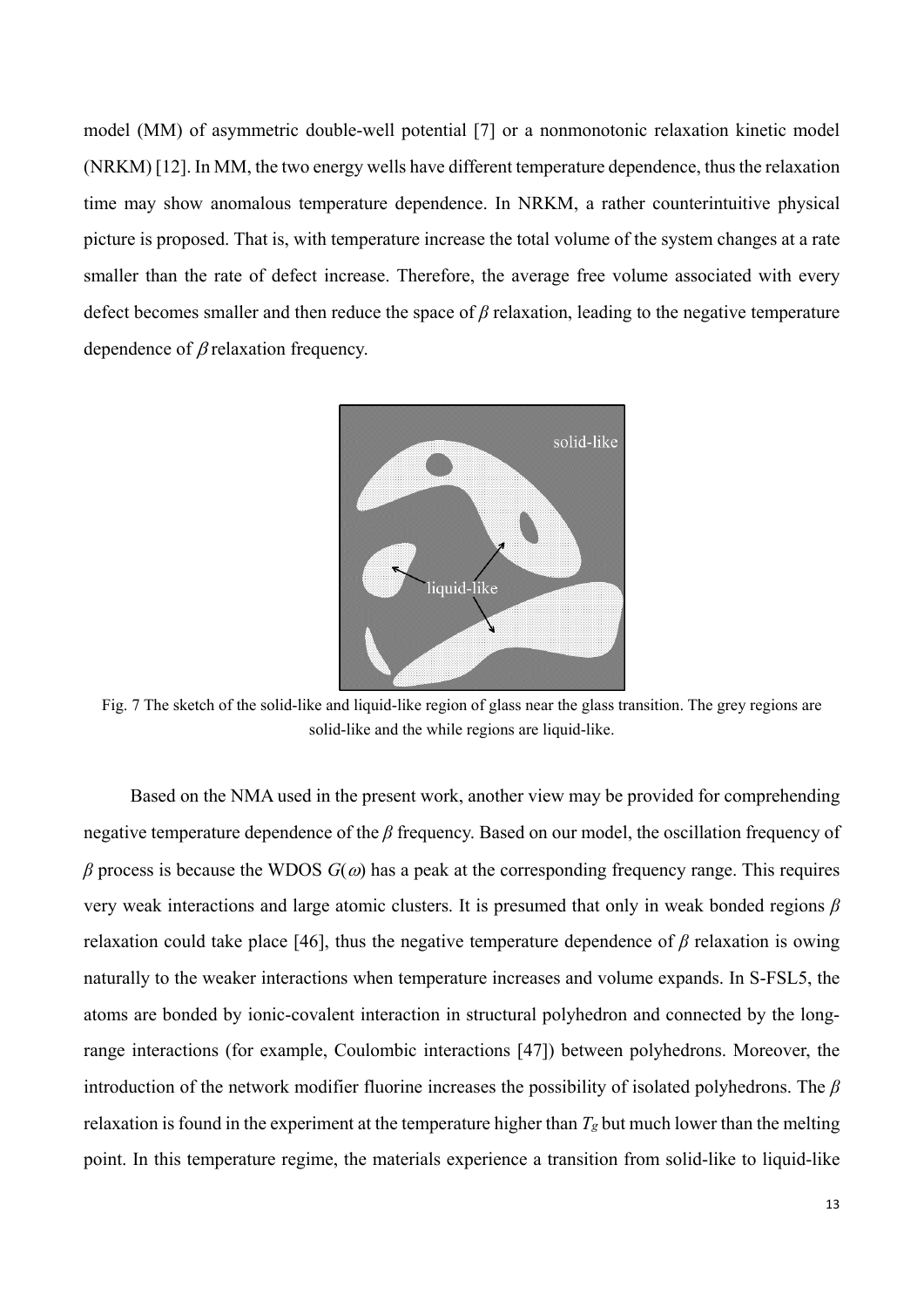state, which can be described by the picture of Orowan [48], as illustrated in Fig. 7. When the temperature is low, the material must have local mobile regions surrounded by a rigid matrix that did not permit viscous flow*.* With temperature increase, the sizes and numbers of such regions grow until they are connected, and viscous flow becomes possible. These liquid-like regions are reminiscent of Johari and Goldstein's picture of "islands of mobility" (or "loosely packed isolated regions") [16, 24] which has also been employed by Nemilov [47] to explain  $\beta$  relaxation in silicate-based glasses. When the temperature is lower than  $T_g$ , they provide the room for  $\beta$  relaxation of some small atomic clusters. When the temperature is higher than  $T_g$ , the mobility and size of liquid-like regions increase significantly, and some bigger atomic clusters (mainly oxide-network patches in S-FSL5) fall off from the matrix and take part in the activities of *β* relaxation. Besides, the long-range interactions become also weaker with temperature increase. Therefore, the *β* relaxation can be found at a relatively low frequency which decreases with temperature, as shown in Fig. 6(a). In addition, the fraction of  $\beta$ relaxation, namely *x*, should increase with temperature, which is also corroborated by Fig. 6(c).

### **5. Conclusions and remarks**

We established a viscoelastic model based on the normal mode analysis of potential energy landscape to describe mechanical  $\alpha$  and  $\beta$  relaxations in a glassy material. Based on the model, it is predicted that an apparent double-peak phenomenon in the Fourier spectrum of a free beam vibration can be generated by a very weak *β* process when the frequency of *β* relaxation peak is close to the natural frequency of the specimen. This result has been validated by the acoustic spectrum of a fluorosilicate glass (S-FSL5) beam excited by a mid-span impulse. By analyzing the experimental results with the proposed model, it is found that there is a negative temperature-dependence of the *β* frequency in the fluorosilicate glass, which can be explained based on the picture of fragmented oxidenetwork patches in liquid-like regions.

### **CRediT authorship statement**

Jianbiao Wang: Conceptualization, Methodology, Software, Formal analysis, Investigation, Data curation, Writing - original draft. Xu Wang: Investigation, Data curation, Writing - Review & Editing. Haihui Ruan: Conceptualization, Methodology, Validation, Resources, Writing - review & editing, Supervision, Project administration, Funding acquisition.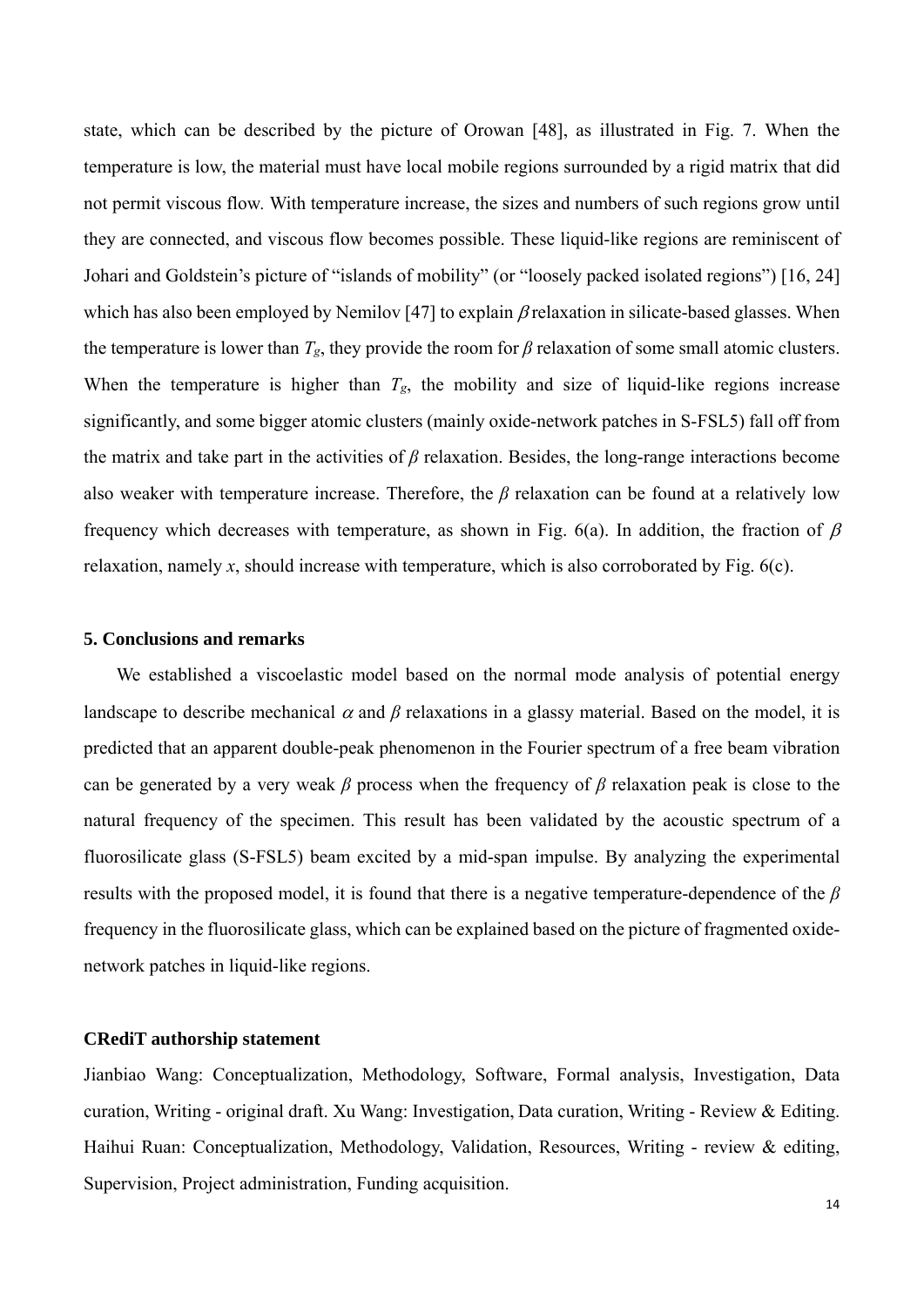## **Acknowledgment**

This work was supported by the Early Career Scheme (ECS) of the Hong Kong Research Grants

Council (Grant No. 25200515, Account Code: F-PP27). We are grateful for the support.

# **References**

[1] A. Cavagna, Supercooled liquids for pedestrians, Phys. Rep., 476 (2009) 51-124.

[2] J.E. Shelby JR, D.E. Day, Mechanical Relaxations in Mixed - Alkali Silicate Glasses: I, Results, J. Am. Ceram. Soc., 52 (1969) 169-173.

[3] M. Vogel, P. Medick, E. Rössler, Secondary relaxation processes in molecular glasses studied by nuclear magnetic resonance spectroscopy, in: Annual Reports on NMR Spectroscopy, Elsevier, 2005, pp. 231-299.

[4] K. Ngai, M. Paluch, Classification of secondary relaxation in glass-formers based on dynamic properties, J. Chem. Phys., 120 (2004) 857-873.

[5] C.T. Moynihan, A.J. Easteal, J. Wilder, J. Tucker, Dependence of the glass transition temperature on heating and cooling rate, J. Chem. Phys., 78 (1974) 2673-2677.

[6] M. Kiebel, E. Bartsch, O. Debus, F. Fujara, W. Petry, H. Sillescu, Secondary relaxation in the glass-transition regime of ortho-terphenyl observed by incoherent neutron scattering, Phys. Rev. B, 45 (1992) 10301.

[7] J.C. Dyre, N.B. Olsen, Minimal model for beta relaxation in viscous liquids, Phys. Rev. Lett., 91 (2003) 155703.

[8] B. Jakobsen, K. Niss, N.B. Olsen, Dielectric and shear mechanical alpha and beta relaxations in seven glassforming liquids, J. Chem. Phys., 123 (2005) 234511.

[9] E. Muzeau, J. Perez, G. Johari, Mechanical spectrometry of the. beta.-relaxation in poly (methyl methacrylate), Macromolecules, 24 (1991) 4713-4723.

[10] L. Hu, Y. Yue, Secondary relaxation in metallic glass formers: its correlation with the genuine johari− goldstein relaxation, The Journal of Physical Chemistry C, 113 (2009) 15001-15006.

[11] J.C. Qiao, Q. Wang, D. Crespo, Y. Yang, J.M. Pelletier, Amorphous physics and materials: Secondary relaxation and dynamic heterogeneity in metallic glasses: A brief review, Chinese Physics B, 26 (2017) 016402.

[12] Y. Ryabov, A. Gutina, V. Arkhipov, Y. Feldman, Dielectric relaxation of water absorbed in porous glass, The Journal of Physical Chemistry B, 105 (2001) 1845-1850.

[13] T. Ichitsubo, E. Matsubara, T. Yamamoto, H. Chen, N. Nishiyama, J. Saida, K. Anazawa, Microstructure of fragile metallic glasses inferred from ultrasound-accelerated crystallization in Pd-based metallic glasses, Phys. Rev. Lett., 95 (2005) 245501.

[14] Q. Wang, J. Liu, Y. Ye, T. Liu, S. Wang, C. Liu, J. Lu, Y. Yang, Universal secondary relaxation and unusual brittle-to-ductile transition in metallic glasses, Mater. Today, 20 (2017) 293-300.

[15] M. Yang, X. Liu, Y. Wu, H. Wang, J. Wang, H. Ruan, Z. Lu, Elastic modulus change and its relation with glass-forming ability and plasticity in bulk metallic glasses, Scripta Mater., 161 (2019) 62-65.

[16] G.P. Johari, M. Goldstein, Viscous liquids and the glass transition. II. Secondary relaxations in glasses of rigid molecules, J. Chem. Phys., 53 (1970) 2372-2388.

[17] G.P. Johari, M. Goldstein, Viscous liquids and the glass transition. III. Secondary relaxations in aliphatic alcohols and other nonrigid molecules, J. Chem. Phys., 55 (1971) 4245-4252.

[18] E. Schlosser, A. Schönhals, Recent development in dielectric relaxation spectroscopy of polymers, Colloid. Polym. Sci., 267 (1989) 963-969.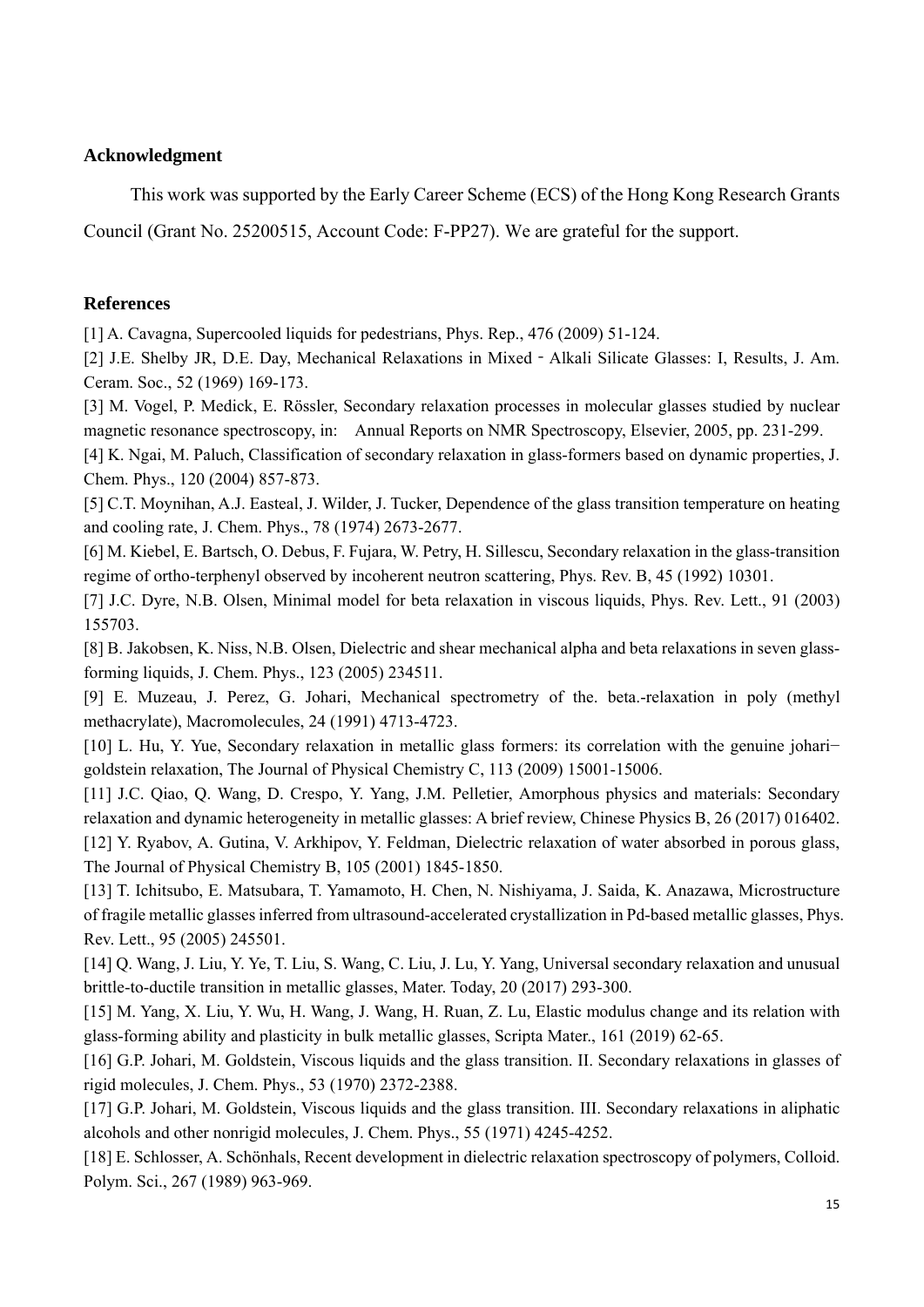[19] T. Blochowicz, E. Rössler, Beta relaxation versus high frequency wing in the dielectric spectra of a binary molecular glass former, Phys. Rev. Lett., 92 (2004) 225701.

[20] P. Lunkenheimer, A. Loidl, Glassy Dynamics: From Millihertz to Terahertz, in: F. Kremer, A. Loidl (Eds.) The scaling of relaxation processes, Springer, Cham, 2018, pp. 23-59.

[21] K. Grzybowska, A. Grzybowski, M. Paluch, Role of defects in the nonmonotonic behavior of secondary relaxation of polypropylene glycols, J. Chem. Phys., 128 (2008) 134904.

[22] K. Grzybowska, A. Grzybowski, M. Paluch, Peculiar Behavior of the Secondary Dielectric Relaxation in Propylene Glycol Oligomers near the Glass Transition, in: AIP Conf. Proc., AIP, 2008, pp. 70-73.

[23] K. Ngai, S. Pawlus, K. Grzybowska, K. Kaminski, S. Capaccioli, M. Paluch, Does the Johari–Goldstein β-Relaxation Exist in Polypropylene Glycols?, Macromolecules, 48 (2015) 4151-4157.

[24] G. Johari, Localized molecular motions of β-relaxation and its energy landscape, J. Non·Cryst. Solids, 307 (2002) 317-325.

[25] V. Novikov, Vibration anharmonicity and fast relaxation in the region of the glass transition, Phys. Rev. B, 58 (1998) 8367.

[26] T. Hecksher, D.H. Torchinsky, C. Klieber, J.A. Johnson, J.C. Dyre, K.A. Nelson, Toward broadband mechanical spectroscopy, Proceedings of the National Academy of Sciences, (2017) 201707251.

[27] G. Roebben, B. Bollen, A. Brebels, J. Van Humbeeck, O. Van der Biest, Impulse excitation apparatus to measure resonant frequencies, elastic moduli, and internal friction at room and high temperature, Rev. Sci. Instrum., 68 (1997) 4511-4515.

[28] W. Liu, H. Ruan, L. Zhang, Revealing Structural Relaxation of Optical Glass Through the Temperature Dependence of Young's Modulus, J. Am. Ceram. Soc., 97 (2014) 3475-3482.

[29] J. Wang, H. Ruan, X. Wang, J. Wan, Investigating relaxation of glassy materials based on natural vibration of beam: A comparative study of borosilicate and chalcogenide glasses, J. Non·Cryst. Solids, 500 (2018) 181- 190.

[30] E. ASTM, Standard test method for dynamic Young's modulus, shear modulus, and Poisson's ratio by sonic resonance, in: Annual Book of ASTM Standards, 1875.

[31] ISO, Methods of test for refractory products — Part 1: Determination of dynamic Young's modulus (MOE) by impulse excitation of vibration, in, Geneva,Switzerland, 2005.

[32] G. Roebben, B. Basu, J. Vleugels, J. Van Humbeeck, O. Van der Biest, The innovative impulse excitation technique for high-temperature mechanical spectroscopy, J. Alloys Compd., 310 (2000) 284-287.

[33] W. Liu, L. Zhang, Mechanisms of the Complex Thermo-Mechanical Behavior of Polymer Glass Across a Wide Range of Temperature Variations, Polymers, 10 (2018) 1153.

[34] A. Heuer, Exploring the potential energy landscape of glass-forming systems: from inherent structures via metabasins to macroscopic transport, J. Phys.: Condens. Matter, 20 (2008) 373101.

[35] T. Keyes, Normal mode theory of two step relaxation in liquids: Polarizability dynamics in CS2, J. Chem. Phys., 104 (1996) 9349-9356.

[36] T. Keyes, Instantaneous normal mode approach to liquid state dynamics, The Journal of Physical Chemistry A, 101 (1997) 2921-2930.

[37] H. Ruan, L. Zhang, Modeling of Random Relaxation Paths of Amorphous Material, J. Am. Ceram. Soc., 96 (2013) 1772-1778.

[38] M. Cho, G.R. Fleming, S. Saito, I. Ohmine, R.M. Stratt, Instantaneous normal mode analysis of liquid water, J. Chem. Phys., 100 (1994) 6672-6683.

[39] P. Moore, B. Space, An instantaneous normal mode theory of condensed phase absorption: The collisioninduced absorption spectra of liquid CO 2, J. Chem. Phys., 107 (1997) 5635-5644.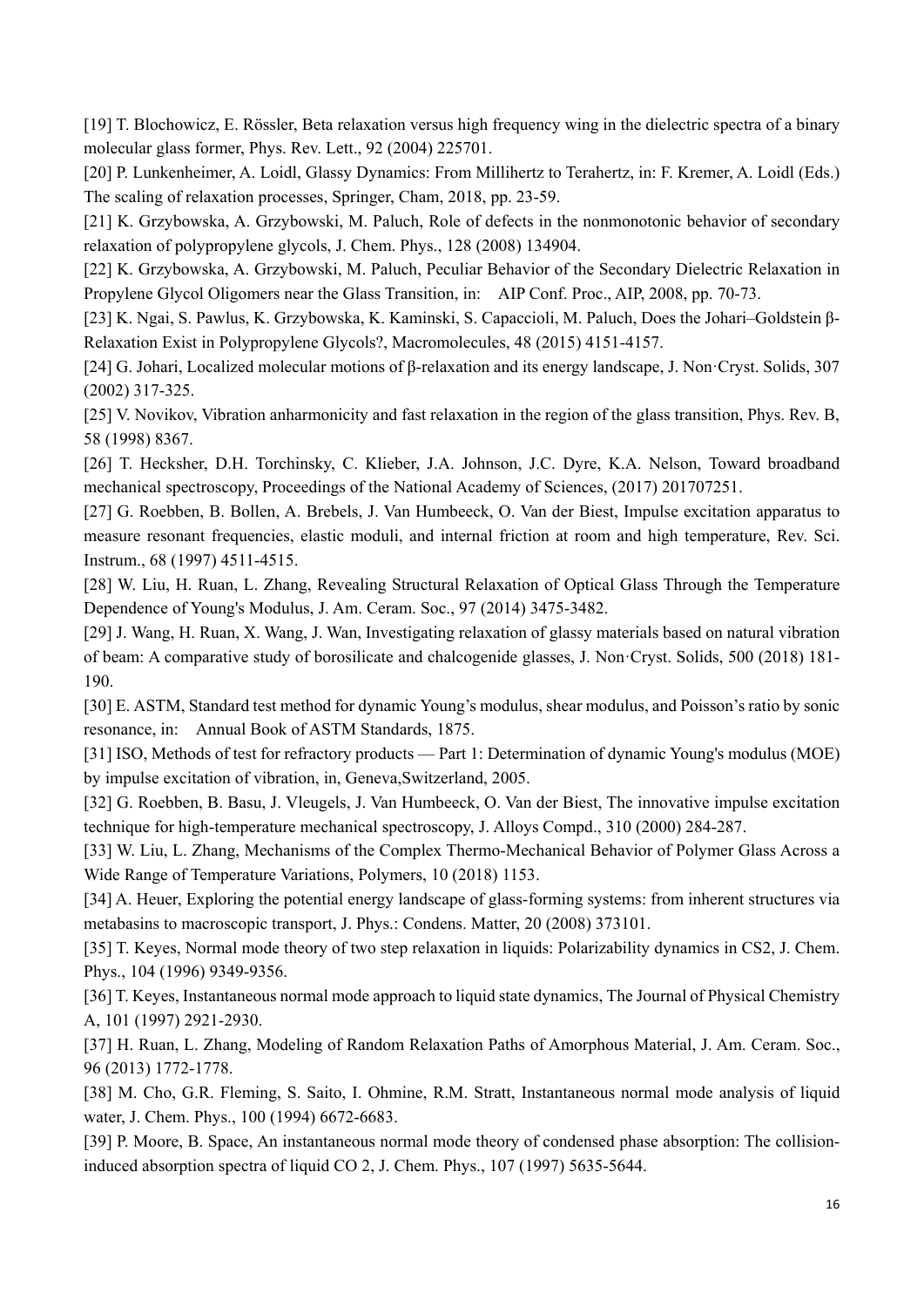[40] B. Jakobsen, K. Niss, C. Maggi, N.B. Olsen, T. Christensen, J.C. Dyre, Beta relaxation in the shear mechanics of viscous liquids: Phenomenology and network modeling of the alpha-beta merging region, J. Non·Cryst. Solids, 357 (2011) 267-273.

[41] T. Hecksher, N.B. Olsen, J.C. Dyre, Model for the alpha and beta shear-mechanical properties of supercooled liquids and its comparison to squalane data, J. Chem. Phys., 146 (2017) 154504.

[42] M. Vladkov, J.L. Barrat, Linear and nonlinear viscoelasticity of a model unentangled polymer melt: molecular dynamics and rouse modes analysis, Macromol. Theory Simul., 15 (2006) 252-262.

[43] V. Agrawal, K. Holzworth, W. Nantasetphong, A.V. Amirkhizi, J. Oswald, S. Nemat - Nasser, Prediction of viscoelastic properties with coarse ‐ grained molecular dynamics and experimental validation for a benchmark polyurea system, J. Polym. Sci., Part B: Polym. Phys., 54 (2016) 797-810.

[44] K. Heritage, C. Frisby, A. Wolfenden, Impulse excitation technique for dynamic flexural measurements at moderate temperature, Rev. Sci. Instrum., 59 (1988) 973-974.

[45] C. Liu, E. Pineda, D. Crespo, Mechanical relaxation of metallic glasses: an overview of experimental data and theoretical models, Metals, 5 (2015) 1073-1111.

[46] H.-B. Yu, K. Samwer, Y. Wu, W.H. Wang, Correlation between β relaxation and self-diffusion of the smallest constituting atoms in metallic glasses, Phys. Rev. Lett., 109 (2012) 095508.

[47] S. Nemilov, Relaxation processes in inorganic melts and glasses: An elastic continuum model as a promising basis for the description of the viscosity and electrical conductivity, Glass Phys. Chem, 36 (2010) 253-285.

[48] E. Orowan, Creep in metallic and non-metallic materials, in: Proceedings of the First US National Congress of Applied Mechanics, ASME, 1952.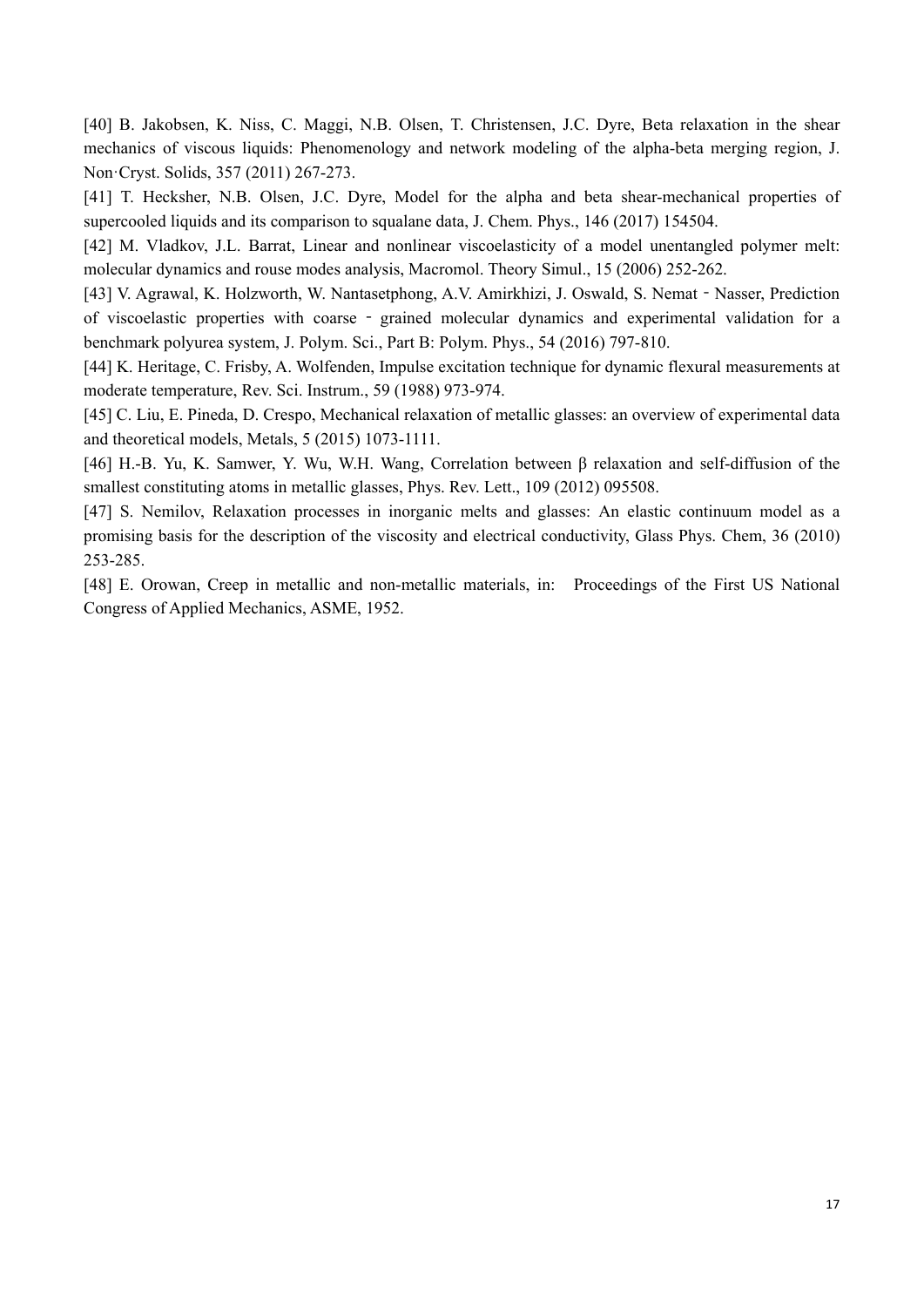### **Appendix: On the "shoulder peaks"**



Fig. A1 The vibrations of the detected system

 Fig. A1(a) and (b) show how a beam specimen is tied using metal wires in our experiment and the schematic of the testing system in a side view, respectively. After the beam specimen is excited by a tapper, the supporting wires also vibrate, making the beam move up and down and changing the distance between the beam and the microphone. The sound intensity signal collected by the microphone can be expressed as:

$$
\Omega_s = \chi \cdot S_s \tag{A1}
$$

where  $S_s = A_s \exp(-k_s t) \cos(\omega_s t)$  represents the vibration of a point in the beam sample,  $\Omega_s$  is the sound intensity and  $\gamma$  is the conversion coefficient from the beam displacement to the sound intensity. Considering that in Eq. (A1)  $\chi$  is related to the distance  $L_0$  between the beam and the microphone, and the vibration of wires,  $S_w = A_w \exp(-k_w t) \cos(\omega_w t)$ , will slightly change the distance, we thus write *χ* as a function of  $(S_w + L_0)$ . The parameters *S*, *A*, *k*, and  $\omega$  used above represent the displacement, amplitude, decay rate, and angular frequency of the specified vibration, respectively, with subscripts "*s*" and "w" pertaining to specimen and wire, respectively. Since  $S_w \ll L_0$ , expressing  $\chi(S_w + L_0)$ by Tayler's serials at *L*0 leads to

$$
\chi\left(S_w + L_0\right) = \chi_0\left[1 + \alpha S_w + \cdots\right]
$$
\n(A2)

where  $\chi_0 = \chi(L_0)$  and  $\alpha = \chi'(L_0)/\chi(L_0)$ . Substituting Eq. (A2) into Eq. (A1) and neglecting the higher-order items, we have